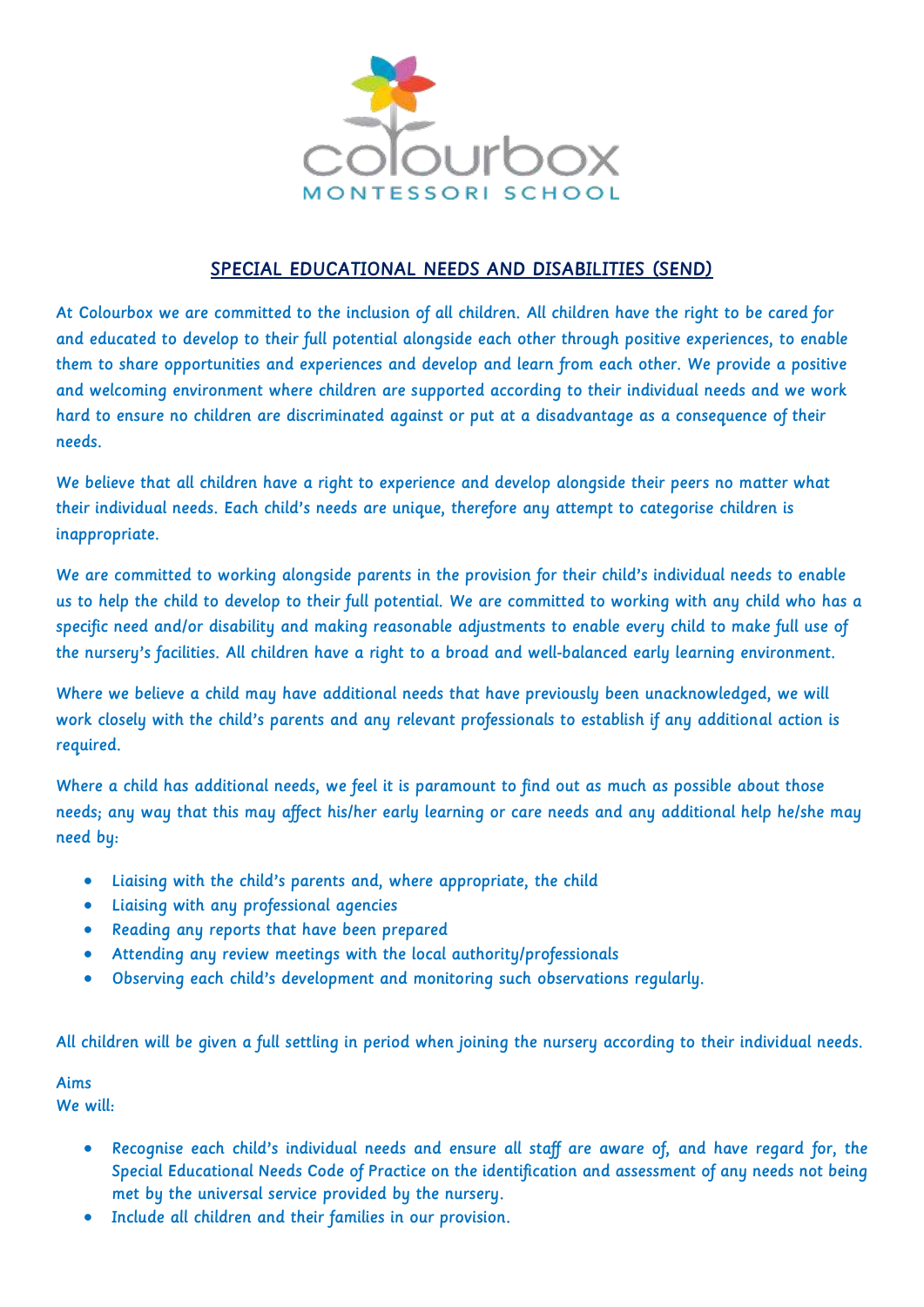- Provide well informed and suitably trained practitioners to help support parents and children with special educational difficulties and/or disabilities.
- Develop and maintain a core team of staff who are experienced in the care of children with additional needs and identify a Special Educational Needs and Disabilities Co-ordinator (SENCO) who is experienced in the care and assessment of children with additional needs. Staff will be provided with specific training relating to Special Educational Needs and Disabilities (SEND) and the SEND Code of Practice.
- Identify the specific needs of children with special educational needs and/or disabilities and meet those needs through a range of strategies.
- Ensure that children who learn quicker are also supported.
- Share any statutory and other assessments made by the nursery with parents and support parents in seeking any help they or the child may need.
- Work in partnership with parents and other agencies in order to meet individual children's needs, including the education, health and care authorities, and seek advice, support and training where required.
- Monitor and review our practice and provision and, if necessary, make adjustments, and seek specialist equipment and services if needed.
- Ensure that all children are treated as individuals/equals and are encouraged to take part in every aspect of the nursery day according to their individual needs and abilities.
- Encourage children to value and respect others.
- Challenge inappropriate attitudes and practices.
- Promote positive images and role models during play experiences of those with additional needs wherever possible.
- Celebrate diversity in all aspects of play and learning.

Our nursery Special Education Needs and Disabilities Co-ordinator (SENCO) are Sandra Copping, Joanne Bradbury, Sally Gammon, Donna Plummer and Natasha Reedman.

The role of the SENCO is to take the lead in further assessment of the child's particular strengths and weaknesses; in planning future support for the child in discussion with colleagues; and in monitoring and subsequently reviewing the action taken. The SENCO should also ensure that appropriate records are kept including a record of children's SEN support and those with Education, Health and Care plans. The practitioner usually responsible for the child should remain responsible for working with the child on a daily basis and for planning and delivering an individualised programme. Parents should always be consulted and kept informed of the action taken to help the child, and of the outcome of this action (code of practice 2015).

The SENCo works closely with all staff to make sure there are systems in place to plan, implement, monitor, review and evaluate the special educational needs practice and policy of the nursery, always making sure plans and records are shared with parents.

Methods We will:

- Designate a named member of staff to be Special Educational Needs and Disability Co-ordinator (SENCO) and share her name with parents
- Undertake formal Progress Checks and Assessments of all children in accordance with the SEND Code of Practice January 2015. Refer any child with Development Delay to the SENCo using the Initial Development Concern form.
- Provide a statement showing how we provide for children with special educational needs and/or disabilities and share this with staff, parents and other professionals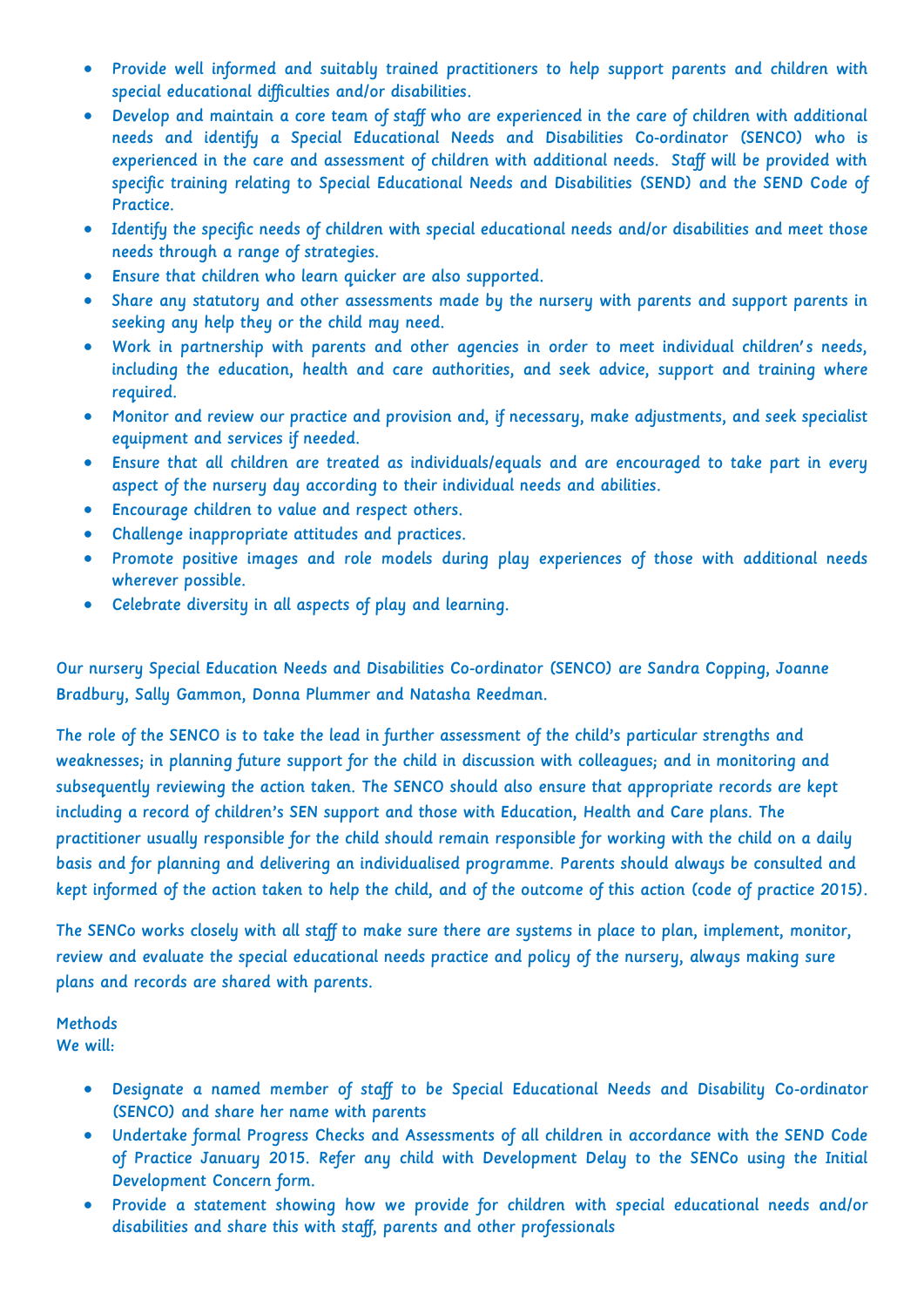- Ensure that the provision for children with special educational needs and/or disabilities is the responsibility of all members of staff in the nursery
- Ensure that our inclusive admissions practice includes equality of access and opportunity
- Ensure that our physical environment is as far as possible suitable for children and adults with disabilities
- Work closely with parents to create and maintain a positive partnership which supports their child(ren)
- Ensure that parents are informed at all stages of the assessment, planning, provision and review of their child's care and education
- Provide parents with information on sources of independent advice and support
- Liaise with other professionals involved with children with special educational needs and/or disabilities and their families, including transfer arrangements to other settings and schools. We work closely with the next school or care setting and meet with them to discuss the child's needs to ensure information exchange and continuity of care
- Use the graduated response system (see explanation below) for identifying, assessing and responding to children's special educational needs and disabilities
- Provide a broad and balanced early learning environment for all children with special educational needs and/or disabilities
- Provide differentiated activities to meet all individual needs and abilities
- Use a system of planning, implementing, monitoring, evaluating and reviewing Individual Educational Plans (IEPs) for children with special educational needs and/or disabilities and discuss these with parents
- Review IEPs termly and hold review meetings with parents at this time
- Ensure that children with special educational needs and/or disabilities and their parents are consulted at all stages of the graduated response, taking into account their levels of ability
- Use a system for keeping records of the assessment, planning, provision and review for children with special educational needs and/or disabilities
- Provide resources (human and financial) to implement our SEND policy
- Ensure the privacy of children with special educational needs and/or disabilities when intimate care is being provided
- Use the local authorities Assessment Framework (see details below)
- Provide in-service training for practitioners and volunteers
- Raise awareness of any specialism the setting has to offer, e.g. Makaton trained staff
- Ensure the effectiveness of our SEN/disability provision by collecting information from a range of sources e.g. IEP reviews, staff and management meetings, parental and external agencies' views, inspections and complaints. This information is collated, evaluated and reviewed annually
- Provide a complaints procedure and make available to all parents in a format that meets their needs e.g. Braille, audio, large print, additional languages
- Monitor and review our policy annually.

# Effective assessment of the need for early help

Local agencies should work together to put processes in place for the effective assessment of the needs of individual children who may benefit from early help services.

Children and families may need support from a wide range of local agencies.

Where a child and family would benefit from coordinated support from more than one agency (e.g. education, health, housing, police) there should be an inter-agency assessment. Using the Common Assessment Framework, this should identify what help the child and family require to prevent needs escalating to a point where intervention would be needed via a statutory assessment under the Children Act 1989.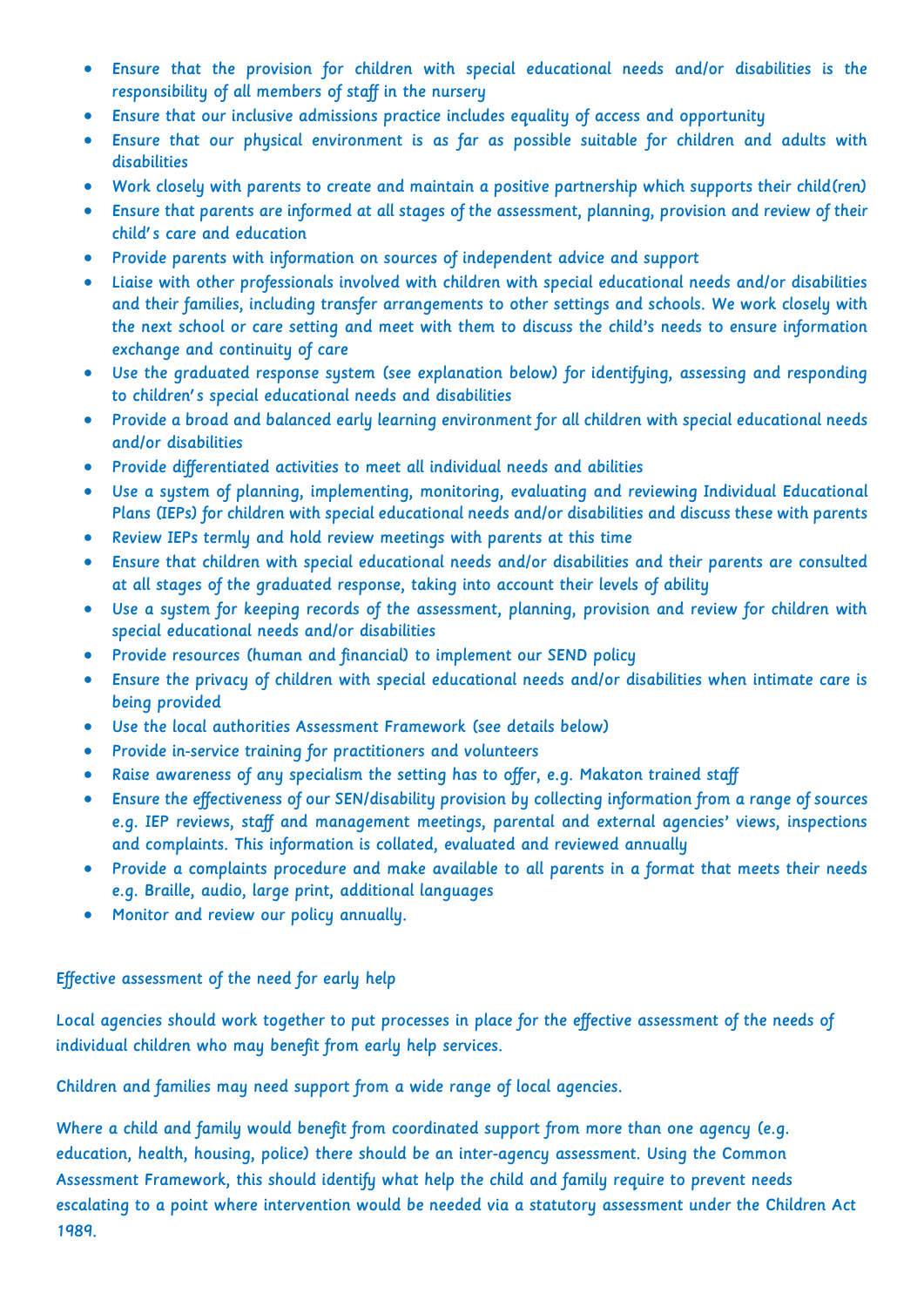The early help assessment should be undertaken by a lead professional who should provide support to the child and family, act as an advocate on their behalf and coordinate the delivery of support services. The lead professional role could be undertaken by a family support worker, teacher, health visitor and/or special educational needs coordinator. Decisions about who should be the lead professional should be taken on a case by case basis and should be informed by the child and their family.

For an early help assessment to be effective:

- the assessment should be undertaken with the agreement of the child and their parents or carers. It should involve the child and family as well as all the professionals who are working with them;
- a teacher, GP, health visitor, early years' worker or other professional should be able to discuss concerns they may have about a child and family with a social worker in the local authority. Local authority children's social care should set out the process for how this will happen; and
- if parents and/or the child do not consent to an early help assessment, then the lead professional should make a judgement as to whether, without help, the needs of the child will escalate. If so, a referral into local authority children's social care may be necessary.

If at any time it is considered that the child may be a child in need as defined in the Children Act 1989, or that the child has suffered significant harm or is likely to do so, a referral should be made immediately to local authority children's social care. This referral can be made by any professional. Using the Multi Agency Referral Form (MAR) which is accessed online through the Suffolk Safeguarding Board website. (see Safeguarding Policy)

Special Educational Needs and Disability code of practice

The nursery has regard to the statutory guidance set out in the Special Educational Needs and Disability code of practice (DfE 2015) to identify, assess and make provision for children's special educational needs.

The nursery will undertake a Progress Check of all children at age two in accordance with the Code of Practice. The early years provider will also undertake an assessment at the end of the Early Years Foundation Stage (in the final term of the year in which a child turns 5) to prepare an EYFS Profile of the child.

The Code of Practice recommends that, in addition to the formal checks above, the nursery should adopt a graduated approach to assessment and planning, led and coordinated by a SENCO. Good practice of working together with parents, and the observation and monitoring of children's individual progress, will help identify any child with special educational needs or disability. The nursery has identified a member of staff as a SENCO who will work alongside parents to assess the child's strengths and plan for future support. The SENCO will ensure that appropriate records are kept according to the Code of Practice.

#### Stage 1

Where a practitioner or SENCO identifies a child with special educational needs, the nursery will assess and record those needs and provide a number of key actions to help the child. As part of this process the nursery will consult with parents and seek any additional information from external professionals. The targets for the child, any teaching strategies or changes to provision are set out in an Individual Education Plan (IEP). The plan will be continually under review in consultation with the child and his/her parent(s). This stage will involve a cycle of assessment, planning and review in increasing detail, with increasing frequency, to identify the best ways of securing and maintaining progress.